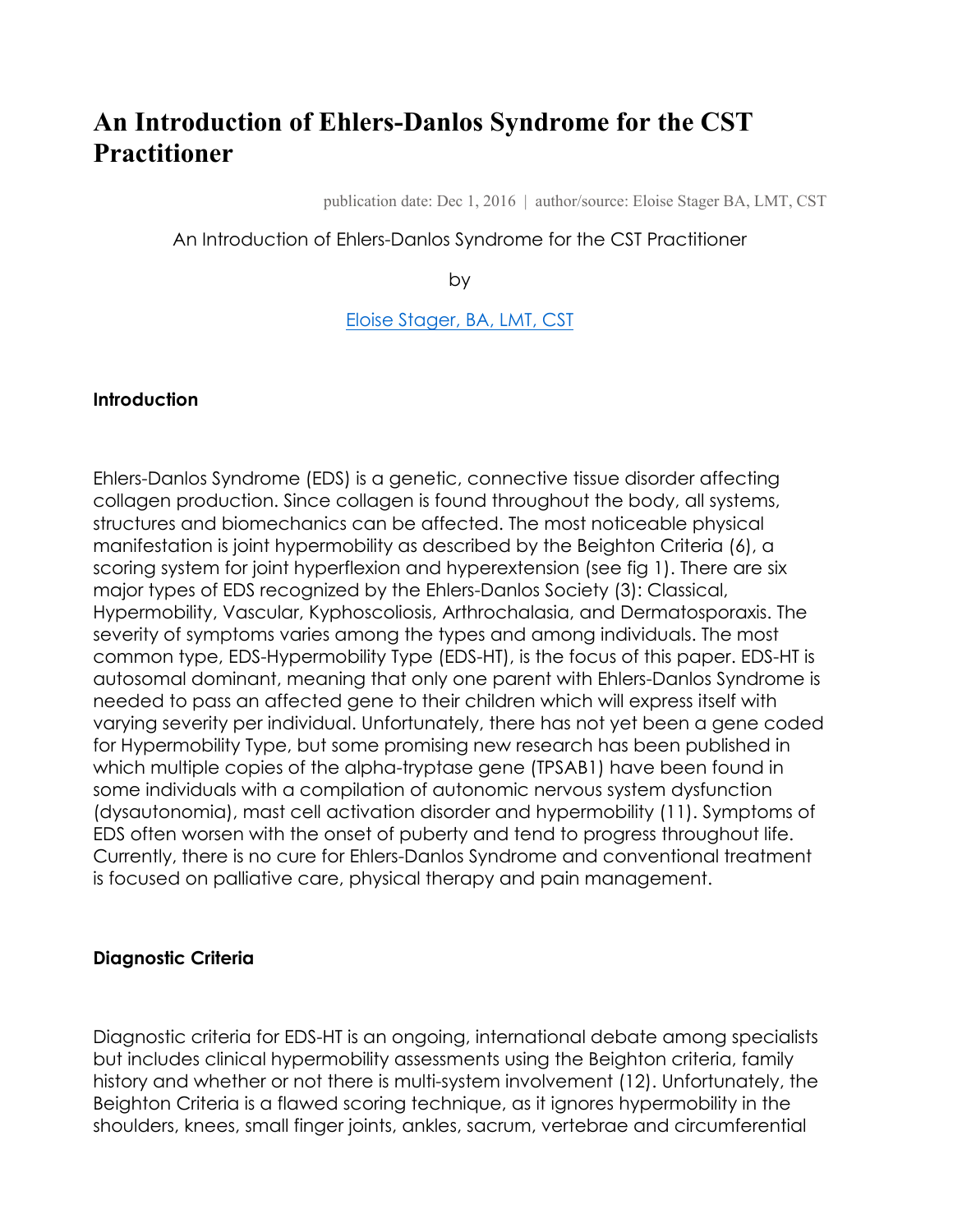stability in the hips. In addition it does not consider mediolateral instability, gender or age. Women and children tend to be more hypermobile than men and decreased flexibility increases with age (6,7). Proper diagnosis is often significantly delayed until adulthood and patients are more likely to have spent a lifetime labeled as a hypochondriac, or misdiagnosed with chronic fatigue syndrome, fibromyalgia, multiple sclerosis, conversion disorder, anxiety, and/or depression.

In this author's opinion, there is an overwhelming lack of education about EDS for doctors and medical personnel. Personal discussions with colleagues and doctors about their individual training and knowledge of EDS-HT have been disappointing. In this author's experience, many doctors freely admit that their medical school education did little to prepare them or educate them about connective tissue disorders. This educational vacuum heavily contributes to the reasons EDS is not as well-known as it should be and why doctors are reluctant to diagnose and treat it, placing patients at risk, and prolonging the potential suffering.

## **Symptoms and Complications**

The name, EDS-Hypermobility Type, is misleading. The joints, are of course affected, but so is every system in the body due to the lack of collagen. These include the structure and function of the craniosacral system, autonomic and central nervous systems, sensory organs, proprioception, cardiovascular system, respiratory system fascial system, integumentary system, gastrointestinal and reproductive systems, lymph system - EVERY SYSTEM is affected (10). Additionally, there is some overlap with mitochondrial disease and possibly ion channel disorders (channelopathies).

One of the primary and most debilitating symptoms of EDS is widespread, unrelenting and varying pain, with episodes of acute, excruciating pain when there is a direct joint injury, subluxation or dislocation. For many, these occur daily with mild physical impact or sometimes no impact at all. Consequently, the ligamentous laxity in the joints causes compensatory muscle recruitment for additional stabilization, which leads to muscle fatigue and small muscle fiber spasm, causing full body pain and exhaustion. Many people with EDS-HT require assistive devices to stabilize joints. Bruising or mild bleeding tendencies are common and variable due to the fragility of the venous structures; the skin is often soft, mildly stretchy, and delicate.

Of importance is the direct involvement of the central nervous system. Dysautonomia or autonomic nervous system dysfunction, is estimated to occur in varying degrees in 100% of people with EDS. It affects both the sympathetic and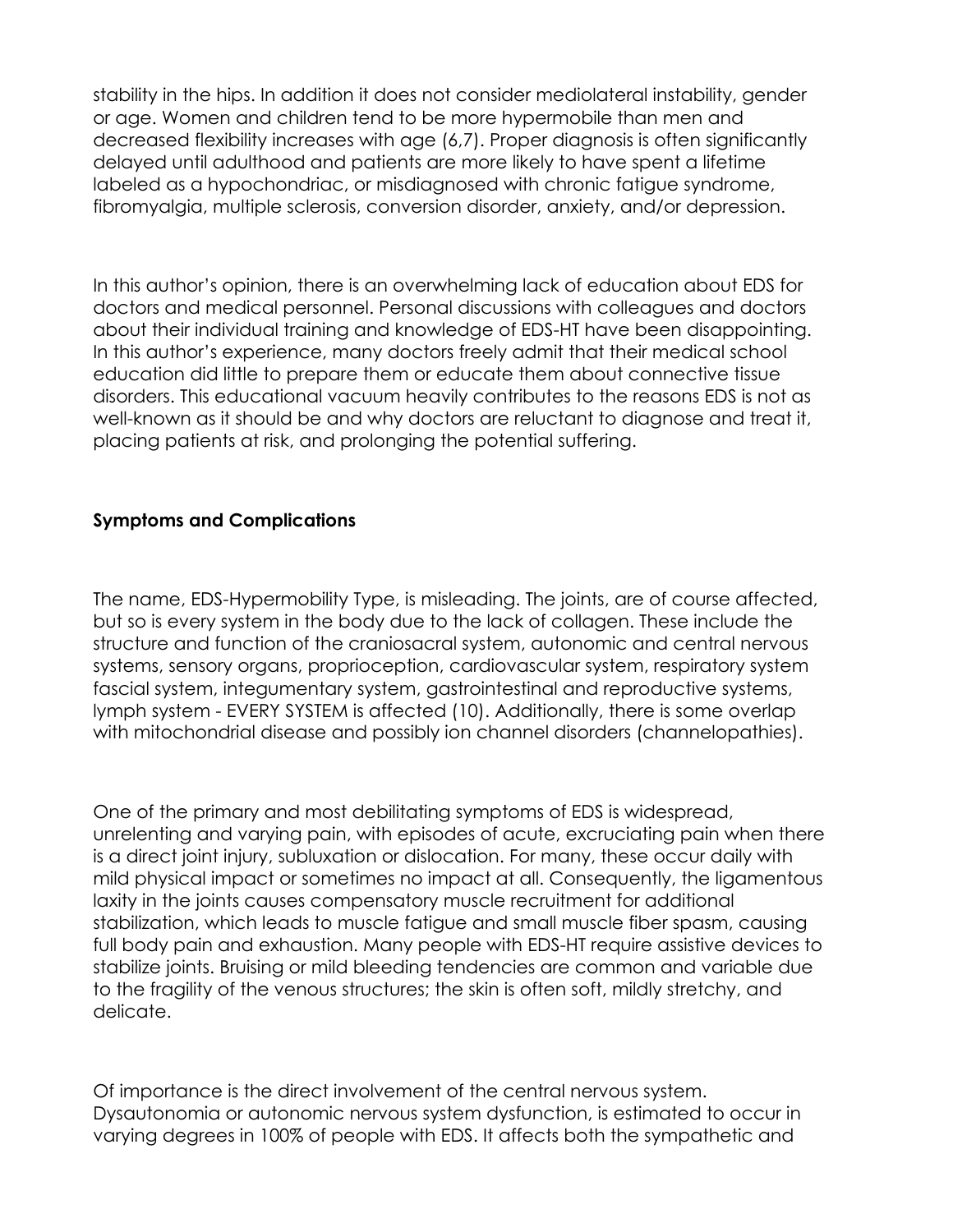parasympathetic branches with a tendency towards sympathetic hyperactivity. Patients may experience heart rate, blood pressure and temperature dysregulation, pre-syncope, syncope (fainting), gastroparesis (slow digestion), Reynaud's syndrome, anxiety/depression, poor sleep/insomnia, and trouble concentrating.

It is unclear why the autonomic nervous system is affected. Dysautonomia occurs in other illnesses as well, however, due to the high percentage of collagen in the dural system, we may be able to extrapolate a craniosacral model (1) as to why the central nervous system is jeopardized. EDS causes laxity in the dural membrane reducing structural integrity of the falx cerebri, falx cereblli, tentorium, cauda equinae, filum terminale, cranial nerves, cerebrum, cerebellum, spinal cord, brain stem, ventricular and intracranial vascular systems, nerve roots, cerebral spinal fluid circulation, and general dural tensegrity. Several conditions may develop due to a loss of dural integrity: Chiari 1 Malformation, dural ectasia, cerebral spinal fluid leaks, tentorium slumping, intracranial hypertension, nerve impingement, and venous and vascular drainage issues.

Depression and anxiety can be primary results of autonomic nervous system dysregulation, rather than secondary to the burden of the disorder (13). As expressed previously, the autonomic nervous system regulates and controls appropriate response and function of the parasympathetic and sympathetic branches of the ANS. Interference of proper signaling between the sensory and motor neurons of the ANS may contribute to a heightened state of sympathetic activity which may trigger a flight or fight response, often interpreted as a panic attack. The result for the patient is very often a misdiagnosis of an anxiety disorder.

The person with EDS is often erroneously labeled as depressed at a young age and prescribed a host of medications which are ineffective. In prepubescent children, Ehlers-Danlos symptoms may originally manifest as panic attacks, behavioral outbursts (due to sympathetic nervous system hyperactivity), poor proprioception, reduced muscle tone, early repetitive injuries and joint pain. Although hypermobility may be present, it is frequently overlooked. The adult with EDS is often prescribed opioid based medications and are at risk to be flagged as "drug seekers" or addicts as their pain increases despite pain medication, or perhaps, because of it. Alternative and Complementary medicine is cost prohibitive for most people with EDS, despite the benefits.

People with EDS are tired. Tired physically, emotionally, and spiritually. They are depleted in every aspect of their physical and emotional self. They are faced with the knowledge that there is no cure or effective treatment for their condition.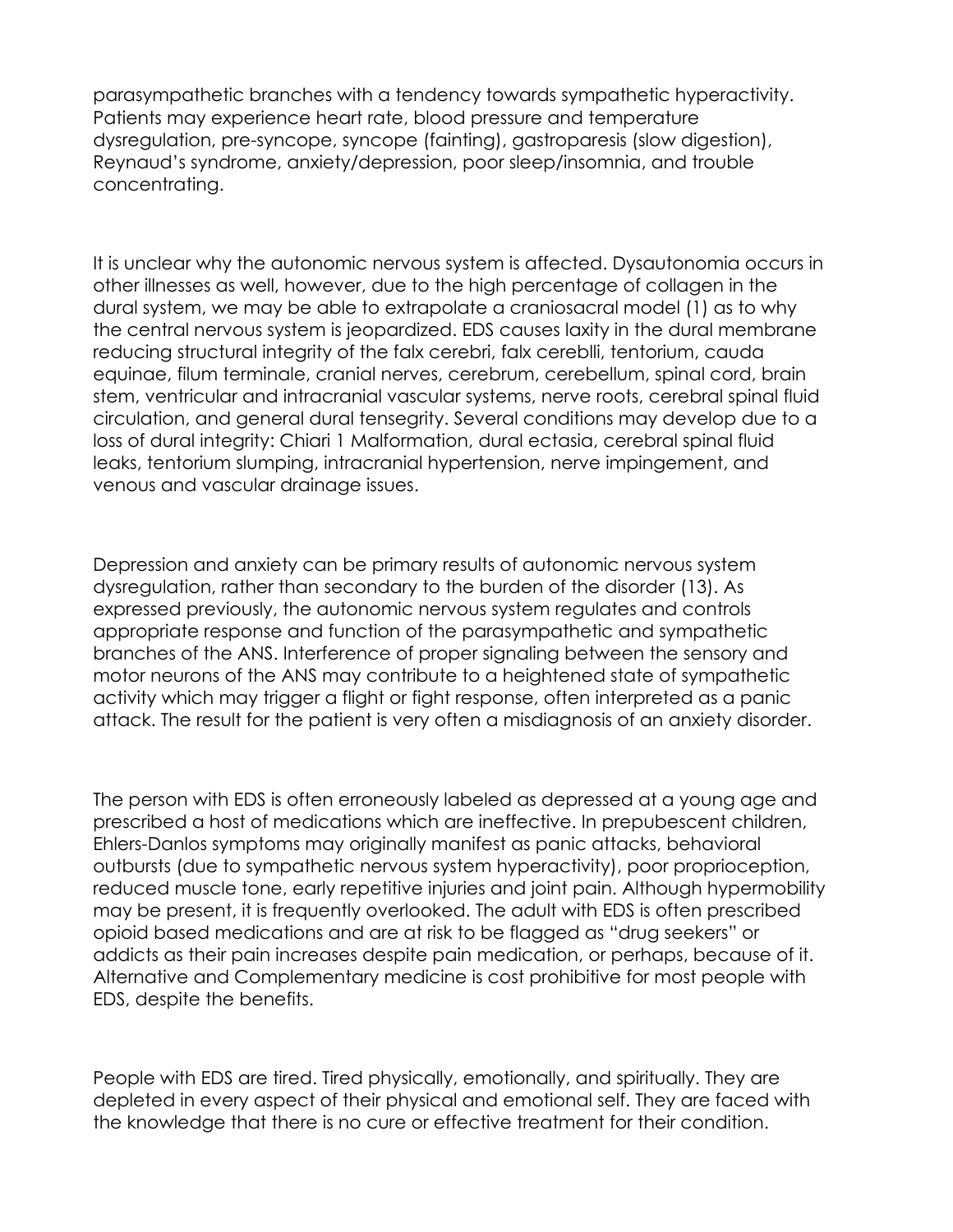Hopes and dreams of having a normal life with normal activities are dashed and they frequently lose the ability to do activities that they once enjoyed. Their calendars are filled with doctor's appointments and medical tests. The young EDS patient faces the disheartening knowledge that they will likely live in pain for their entire lives and activities that their friends can do will not be possible for them to do. Fatigue and pain will control the activities of the day which will be modified to sustain energy for the next day… and the next. The person with Ehlers-Danlos has a very, very difficult life. For some, they cannot withstand the pain and uncertainty of their situation and end their lives prematurely. For others, they hold their heads high and bravely face their pain and fatigue every day.

## **Possible Presentation in the CranioSacral Clinic**

Many people with EDS may not realize they have it. They may present to the craniosacral therapist with an extensive and complicated medical history with their primary complaint being chronic pain. They may have been diagnosed with fibromyalgia or chronic fatigue syndrome and prescribed several medications; they will likely have fatigue, anxiety and depression. A clinic intake form which includes health history questions for each system, injury history and surgical history will likely yield impressive but daunting results. It is especially important to note any history which includes repetitive joint injuries, subluxations, dislocations, fainting, cardiovascular abnormalities (such as mitral valve prolapse and aortic root dilation), general chronic pain, gastrointestinal disturbances, headaches and unusual visual symptoms (retinal detachment, nystagmus, corneal injury, or pupil dislocation). Brain injury, brain fog, trouble concentrating, and poor memory occur frequently. Numbness and tingling in extremities, nerve pain, Chiari 1 Malformation, craniocervical instability, and small fiber neuropathy are common. They may have or have had Complex Regional Pain Syndrome (CRPS), immune system dysfunction, and mast cell activation disorder. They may be on state medical assistance and unable to work and need assistive mobility devices.

#### **Observations at CT Center for CranioSacral Therapy**

**Head Trauma** - Based on my experience with EDS, as a patient, mother and therapist, I have observed unique characteristics of the EDS patient with regards to CranioSacral Therapy and have developed theories to explain them. Possibly the most thought provoking, is the common occurrence of post-concussive syndrome and/or brain injury17, without significant physical trauma to the head. I believe that *intracranial dural laxity allows for brain injury with mild trauma, and, repetitive mild trauma compounded over time, leads to a condition similar to, if not specifically,*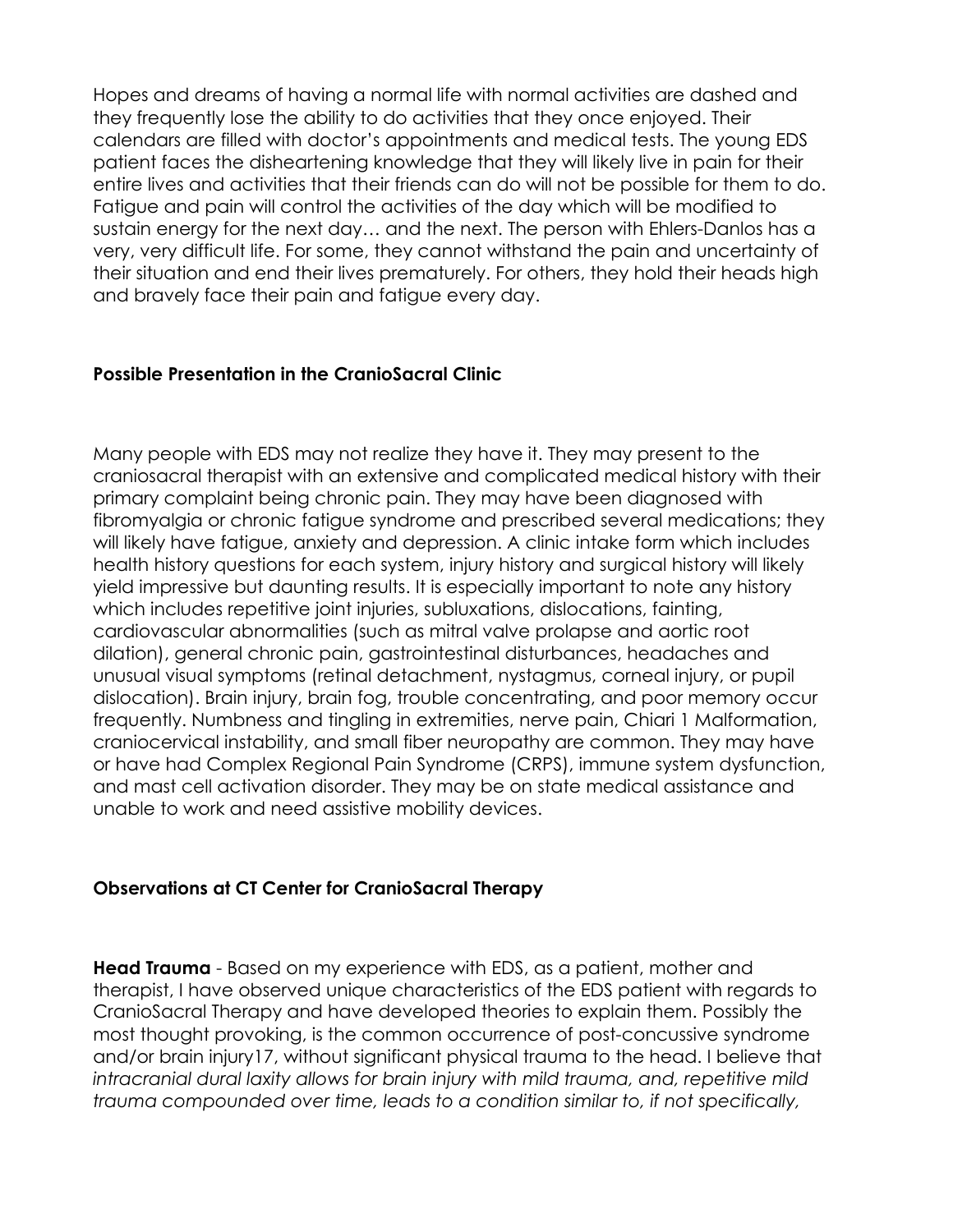*Chronic Traumatic Encephalopathy* (15). I welcome an investigation to prove or disprove this theory.

**Proprioception** - Poor proprioception is common in EDS. It is widely accepted that proprioceptive awareness takes place in the large muscle groups and is a biomechanical system. Recent research has demonstrated that proprioception is perhaps, primarily sensed in the subcutaneous and myo-fascia rather than in deep muscle fibers. With this new paradigm, it is an appropriate consideration to attribute laxity of the fascia as the primary reason for poor proprioception in Ehlers-Danlos. Interestingly, this concept seems to extend into the "personality" of fascia itself, which can lead to unintended hyperextension in the tissue with manual therapy. The craniosacral concept of "Follow the tissues" to its end range may be detrimental to someone with EDS-HT as the proprioceptors in the fascia do not seem to register an appropriate end-point. At the time, the patient feels a sense of relief and reports that it feels good, only to recognize later that a strain or muscle spasm has occurred. Through experience, I have learned that a slight drag on the fascia increases its self-awareness and can reduce accidental hyperextension in the fascia. I am eager for further experiential observation by other craniosacral therapists as this information is on the leading edge of CST technique discovery to benefit those with Ehlers-Danlos Syndrome. The "drag" yields a similar result to weighted jackets for children with sensory processing dysfunction or when adding resistance to fast, repetitive movements seen in Regional Tissue Release. I suspect that the weight of the drag improves proprioception and alignment to the fine fibers of the fascia.

**Hypermobility in the MindBodySpirit Triad**– I have attempted to establish throughout this paper that the ever present symptoms in people with EDS-HT are generalized hypermobility and pain. This includes the structure (s) of MindBodySpirit. Consider this triad to be an integrated system, with the Inner Wisdom (IW) at the helm; for people with EDS-HT, this system appears to be hypermobile as well. It has been my clinical observation that BodyMindSpirit and IW do not integrate easily in people with EDS-HT. Each part of the triad has unique aspects which could complement each other, but instead "flop" against each other, inhibiting a tightly braided, integral system of wholeness, much like how EDS inhibits musculoskeletal and visceral structures. The client literally feels "all over the place". Pain is sensed within the triad as physical, emotional and spiritual with sparse reserves to rectify it. Despondency ensues and leads to further physical pain perpetuating the pain/depression cycle.

**What Can You Do?**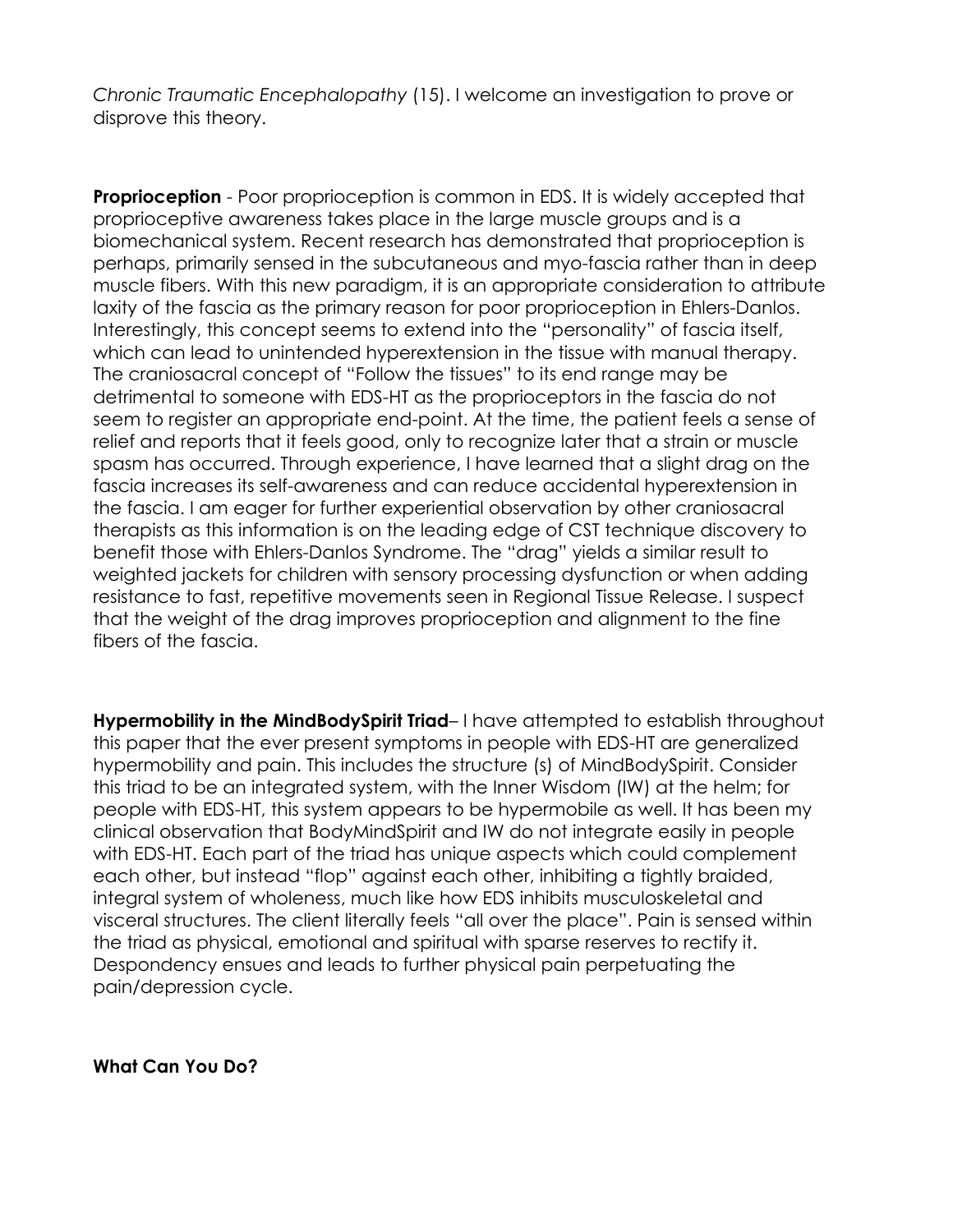As craniosacral therapy practitioners, we have varied backgrounds as physical therapists, occupational therapists, massage therapists, psychologists, doctors, osteopaths, chiropractors, naturopaths, acupuncturists, rolfers, etc. We are in a unique position through education and training to recognize a connective tissue disorder in our clients and help them find resources to receive a diagnosis. If a patient presents with a known history of multi-system involvement, CRPS, Chiari 1 Malformation, Mast Cell Activation Disorder (hyper-allergic response), Gastroparesis (slow gastric motility), and/ or Postural Orthostatic Tachycardia Syndrome (rapid heart rate upon standing with feelings of faintness), they should be evaluated for hypermobility. These conditions, in particular, should be considered red flags. If the Beighton score is two or higher out of a total score of nine (2/9), and some of the above symptoms are present, please refer to a specialist. Proper care and treatment of EDS is imperative. Every person with EDS, regardless of type is strongly recommended to have a cardiac and neurological exam by a doctor knowledgeable in EDS. It is also important to note that *dysautonomia, mast cell activation disorder, Chiari 1 malformation and cardiac conditions occur more frequently than not*.

There are practical technique modifications that should be exercised depending on the symptoms presented. If Chiari 1, tethered cord or craniocervical instability are diagnosed in your client, then the following should be avoided: stillpoint induction; inferior and superior traction of the dural tube; the platform step of occipital base release; and intentional cranial compression (compression/decompression). Listen intently to your client; both physically and intuitively. Be an astute observer of the craniosacral rhythm, fascial glide, energy cysts, facilitated segments, intracranial dural restrictions, sphenobasilar lesions and dural releases. The client with EDS will likely have a very unique craniosacral therapy "feel" to their systems and structures. Heed fascial glide and cautiously approach "end of range" mobility in all structures, including the triad of mindbodyspirit. Concurrent physical therapy for core stabilization has been shown to be beneficial.

As therapists, we owe it to this group of individuals to listen, understand, respect, and assist in appropriate diagnosis and treatment. A dear friend and colleague said to me that EDS is similar to what fibromyalgia and Lyme disease were 10 years ago; a medical condition that no one believes in, but is real, emerging and medically important to understand. It is my hope that within five years Ehlers-Danlos Syndrome becomes well known and understood by all; that a genetic model is developed; and more importantly, a cure is found.

**Resources/Bibliography**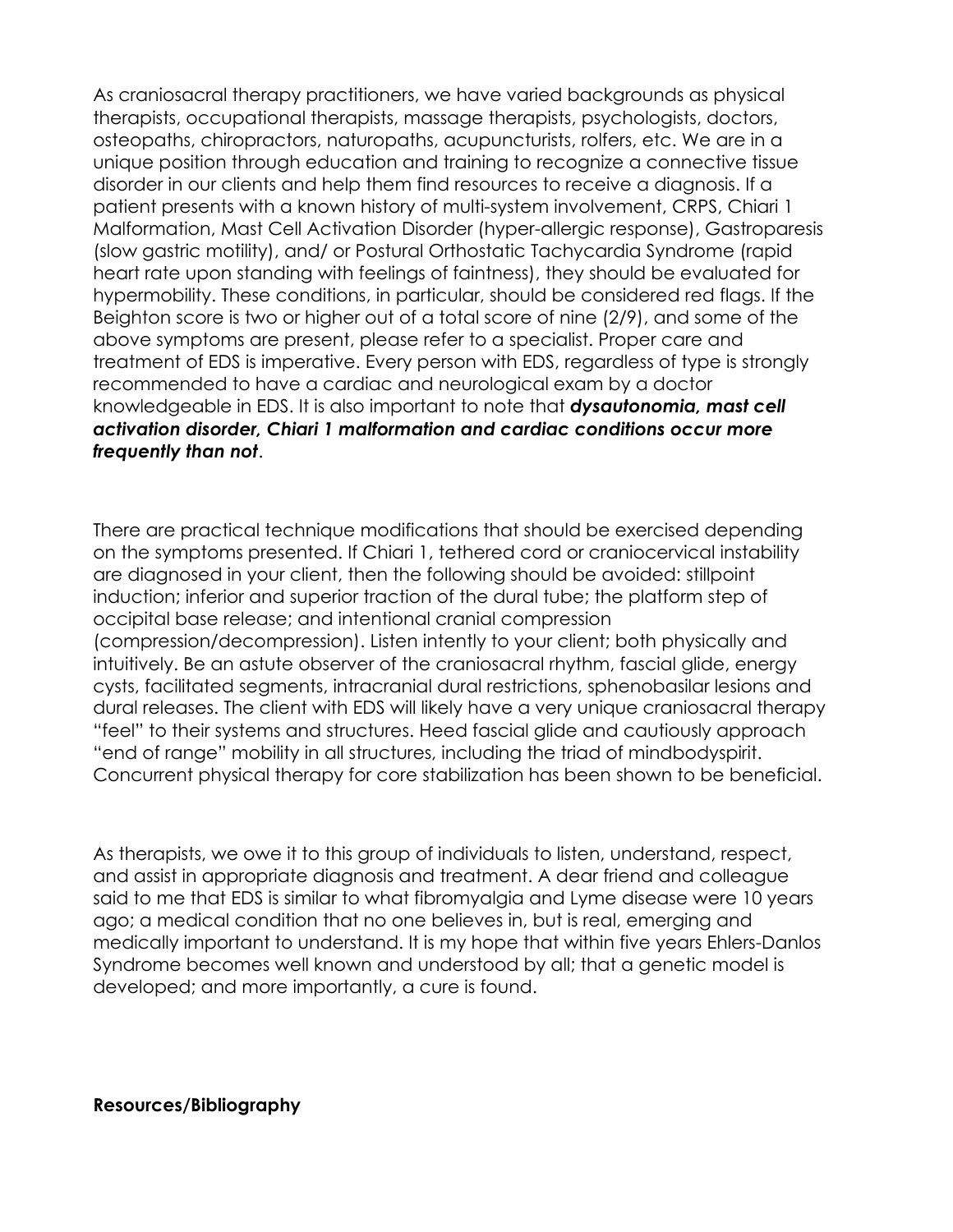(1) Upledger, J. E. (1997). Your inner physician and you: Craniosacral therapy and somatoemotional release. Berkeley, CA: North Atlantic Books.

(2) Upledger, J. E. (1996). Somatoemotional release and beyond. Palm Beach Gardens, Fl.: UI Pub.

(3) Ehlers-Danlos Society, www.Ehlers-Danlos.com

(4) Chronic Pain Partners, www.EDSAwareness.com

(5) Dysautonomia International, www.DysautonomiaInternational

(6) Beighton criteria. (2009). Dictionary of Rheumatology, 24-24. doi:10.1007/978-3- 211-79280-3\_114

(7) Parvaneh, V. J., & Shiari, R. (2016). Proposed modifications to Beighton criteria for the diagnosis of joint hypermobility in children. Indian Journal of Rheumatology. doi:10.1016/j.injr.2016.03.009

(8) Muldowney, K. (2015). Living life to the fullest with Ehlers-Danlos syndrome: A guide for a person living with EDS to achieve a better quality of life. Denver, CO: Outskirts Press.

(9) Guimberteau, J. C., & Armstrong, C. (2015). Architecture of human living fascia: The extracellular matrix and cells revealed through endoscopy. Edinburgh: Handspring Publishing.

(10) Ehlers-Danlos syndrome - Genetics Home Reference. (n.d.). Retrieved November 28, 2016, from https://ghr.nlm.nih.gov/condition/ehlers-danlos-syndrome

(11) Alpha-Tryptasemia (n.d.). Retrieved November 28, 2016, from https://www.niaid.nih.gov/research/hereditary-alpha-tryptasemia-faq

(12) Grahame, R., MD. (n.d.). EDS Past, Present and Future. Retrieved from http://ehlers-danlos.com/2015-annual-conference-files/Grahame.pdf

(13) Eccles, J. A., Owens, A. P., Mathias, C. J., Umeda, S., & Critchley, H. D. (2015). Neurovisceral phenotypes in the expression of psychiatric symptoms. Frontiers in Neuroscience, 9. doi:10.3389/fnins.2015.00004 https://www.ncbi.nlm.nih.gov/pmc/articles/PMC4322642/

(14) The Midbrain, Pons, Medulla, and Reticular Formation. (n.d.). Retrieved November 28, 2016, from http://www.csuchico.edu/~pmccaffrey/syllabi/CMSD 320/362unit6.html

(15) Omalu, B. (2014). Chronic Traumatic Encephalopathy. Progress in Neurological Surgery Concussion, 38-49. doi:10.1159/000358761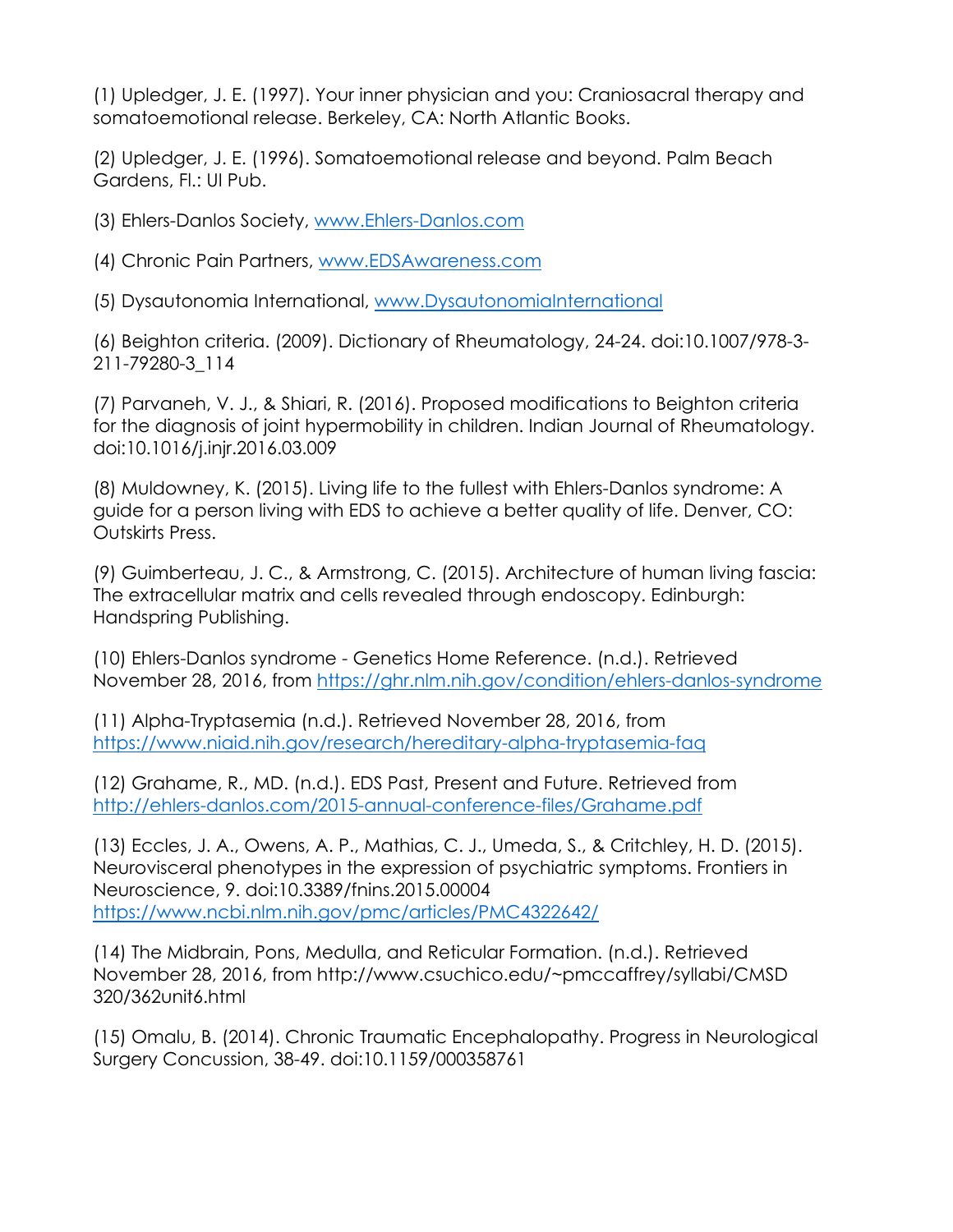(16) Wortzel, H. S., Brenner, L. A., & Arciniegas, D. B. (2013). Traumatic Brain Injury and Chronic Traumatic Encephalopathy: A Forensic Neuropsychiatric Perspective. Behavioral Sciences & the Law, 31(6), 721-738. doi:10.1002/bsl.2079

(17) Traumatic Brain Injury: Hope Through Research. (n.d.). Retrieved November 28, 2016, from http://www.ninds.nih.gov/disorders/tbi/detail\_tbi.htm

## **Figure 1: Assessing Hypermobility: Beighton's Criteria**